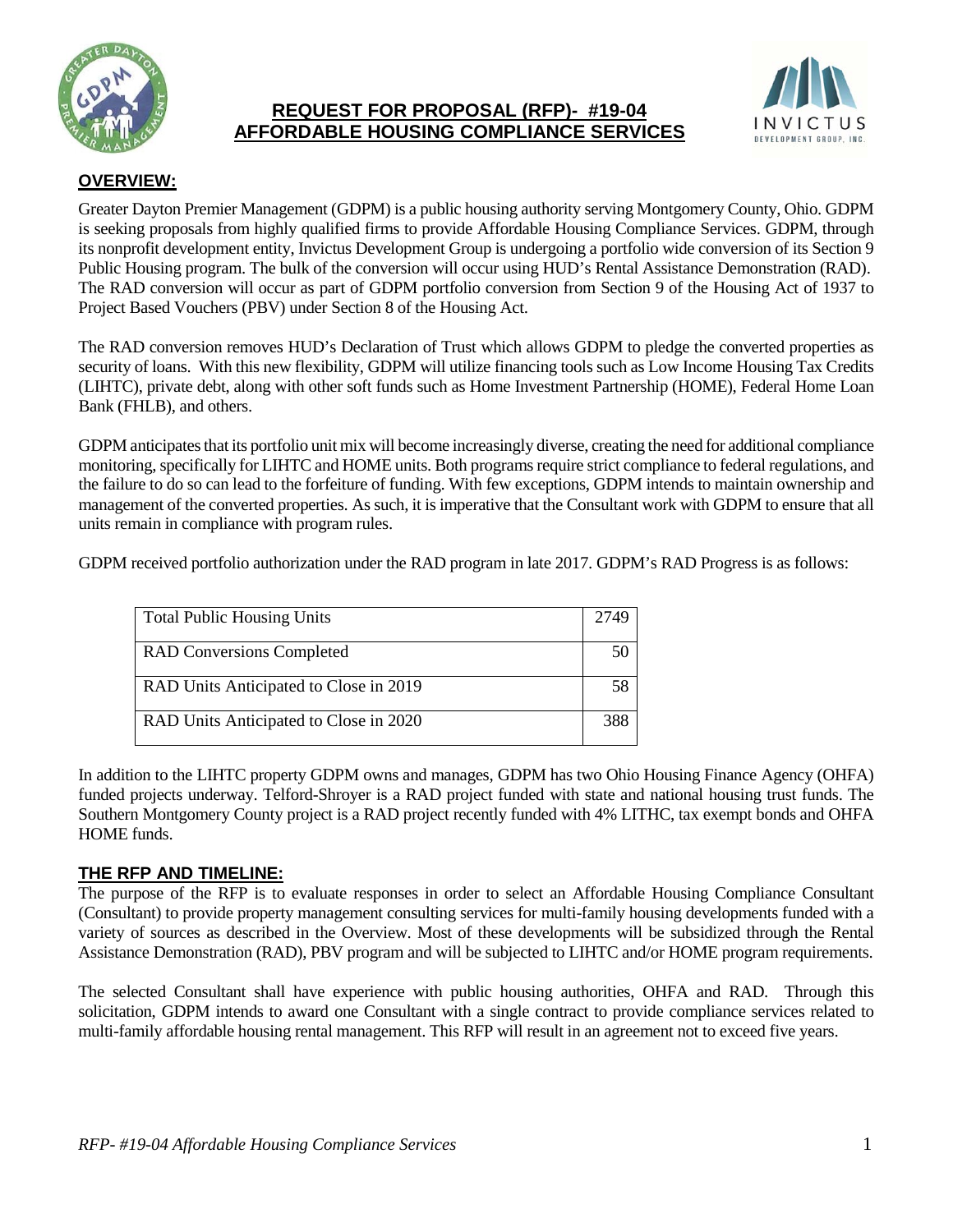The selected Consultant will be included in GDPM's Management Capacity Review for the recently awarded Southern Montgomery County 4% Bond project. The selected Consultant must be available to commence work as soon as October, 2019 as outlined in the Timeline below.

## **TIMELINE:**

| September 20 | Request for proposal released                                                            |
|--------------|------------------------------------------------------------------------------------------|
| October 4    | Deadline for written questions from responders                                           |
| October 8    | Deadline for GDPM responses to questions<br>(responses will be posted on GDPM's website) |
| October 21   | Proposal due back to GDPM-10:00 AM                                                       |
| October 22   | Interview if required                                                                    |
| October 23   | Consultant selection                                                                     |
| October 30   | Work begins for up to 5 year term                                                        |
| November 14  | Final Application due to OHFA for Southern<br><b>Montgomery County</b>                   |

### **SCOPE OF SERVICES:**

Respondents must be able to demonstrate in their proposal, direct experience providing expert compliance and technical assistance services with respect to affordable housing programs such as LIHTC, HOME and RAD. Consulting services will include the provision of guidance, recommendations, comprehensive communication support and education tools. Services shall include the design of a Compliance Manual for use by GDPM staff.

Specific functions and/or deliverables include the following:

- 1. Initial Household Eligibility Determination of existing tenants related to the LIHTC program to ensure acquisition credit compliance. Additionally, advise GDPM regarding other funding and subsidy compliance requirements. Provide guidance on conflicting requirements and how to navigate identified conflicts.
- 2. Assist GDPM staff in reviewing and understanding all funding source documentation and partnership agreement. Provide guidance on items such as minimum set-aside and income/rent limits.
- 3. General compliance consulting and technical assistance, as needed, at the request of GDPM staff.
- 4. Provide guidance on updated rules and regulations for LIHTC, RAD, PBV, HOME and other programs as applicable.
- 5. Review existing GDPM property management forms to ensure compliance and efficiency, assist with modifications and new forms for GDPM use, where necessary.
- 6. Programmatic training and technical assistance for LIHTC, HOME and RAD PBV, as requested by GDPM.
- 7. LIHTC reporting/consulting to include compiling and reviewing reports, and advising in accordance with program requirements, as requested by GDPM.
- 8. New move-in file review and on-going monitoring of existing tenant compliance as requested by GDPM.
- 9. Re-certification, interim file review, or ongoing monitoring as requested by GDPM.
- 10. File audit preparation and response consulting as requested by GDPM.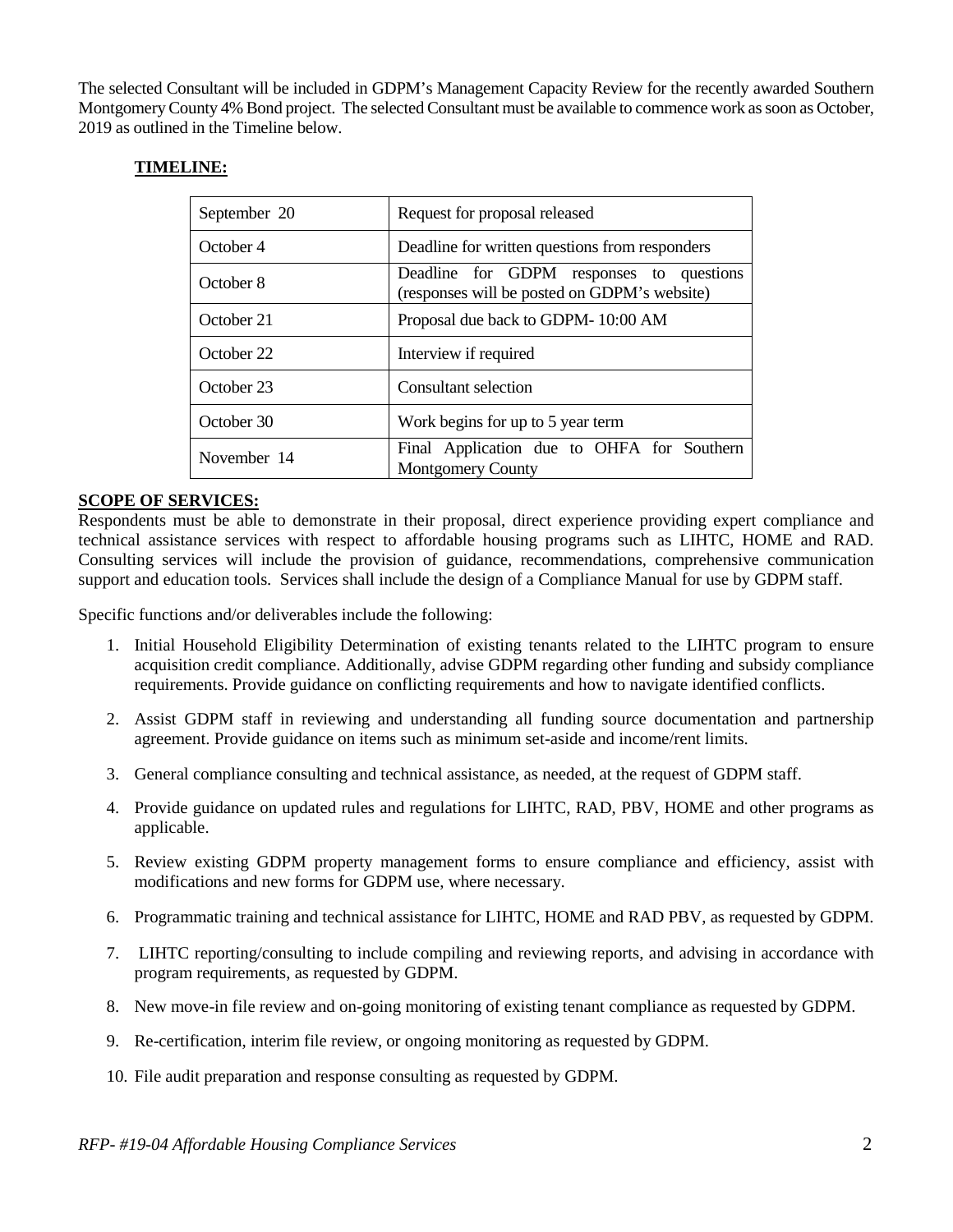- 11. Conduct end of lease-up check to ensure that permanent first year files contain all approved paperwork.
- 12. Physical inspection preparation and response to LIHTC program required inspections.
- 13. Be available to conduct onsite internal audits and ongoing remote consulting/compliance review. GDPM utilizes Yardi Voyager cloud-based property management software. Familiarity with this system is preferred.

#### **RESPONSE REQUIREMENTS:**

Respondents are expected to respond to all required sections of the RFP. If a Respondent discovers any mistakes or omissions in the RFP they must notify GDPM's Contact Person via email at kpatrick@gdpm.org. Clarifications or corrections will be posted a[t www.gdpm.org.](http://www.gdpm.org/)

Respondents must include the following in their response:

- 1. Professional Services Quote Form (executed with acceptance of GDPM terms and conditions)
- 2. Narrative including the following:
	- Identify the firm and its organizational structure along with the name(s) of the team members assigned to oversee project.
	- $\Box$  Response describing specifically how your firm would provide Affordable Housing Finance Services, detailing unique qualifications, technical capability, and/or characteristics which distinguish your firm form others.
	- $\Box$  Succinct responses to the specific evaluation criteria listed in #1, 3 and 4 of the Evaluation and Selection Criteria section
- 3. Rate Schedule as detailed in number 2 under the Evaluation and Selection Criteria Section.
- 4. Attachments:
	- □ Professional Services Quote Form (signed)
	- GDPM General Terms & Conditions for Professional Services (reference document)
	- $\Box$  HUD 5369 Form & Instructions (signed)
	- $\Box$  Certification of Debarment (signed)
	- **ID** MBE Good Faith (signed)
	- $\Box$  Section 3 (signed)
	- $\Box$  Equal Employment Opportunity Statement (signed)
	- □ Drug Free Workplace Certification (signed)
	- $\Box$  Non-Collusive Affidavit (signed)
	- □ Certificate of Insurance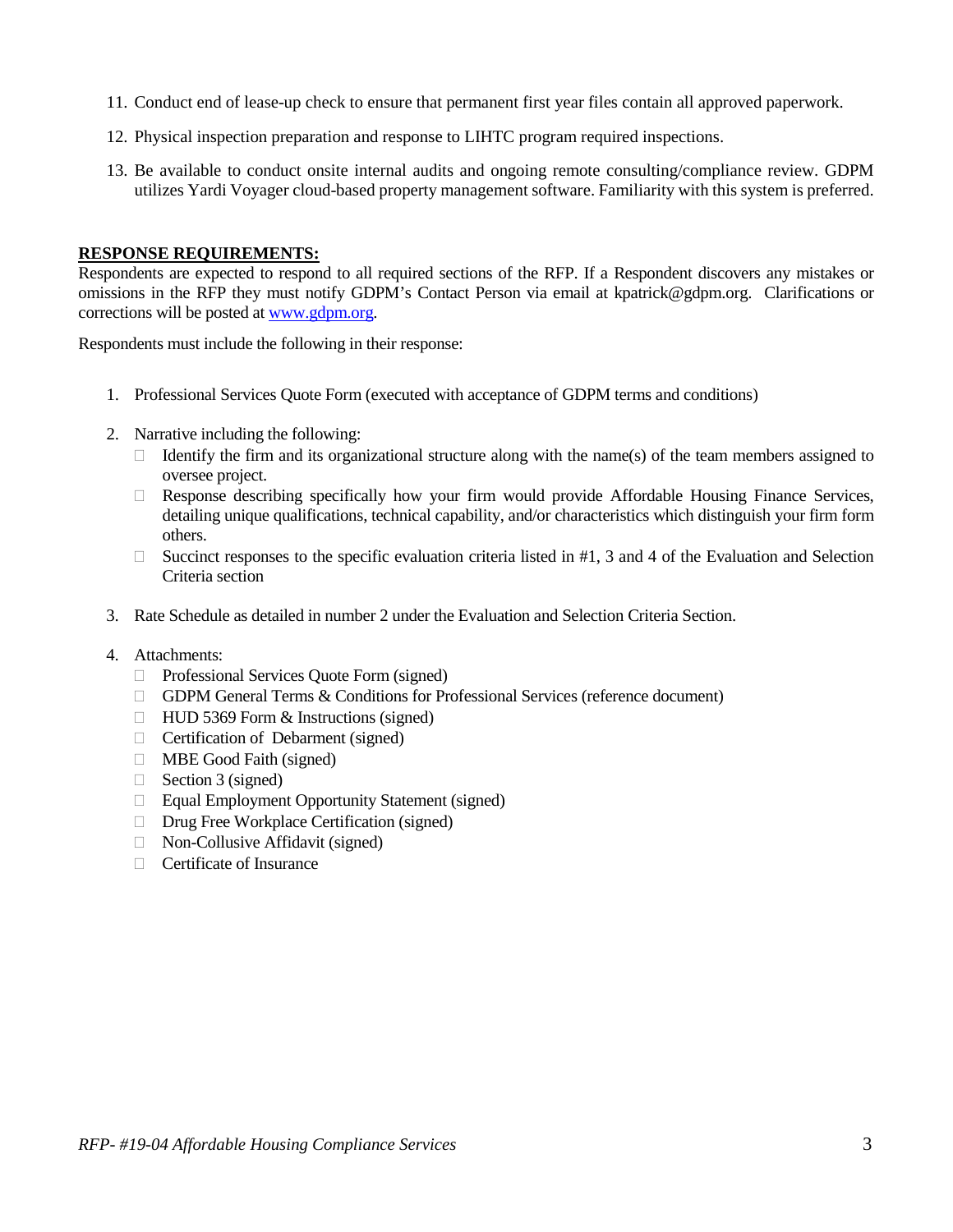## **EVALUATION AND SELECTION CRITERIA**

### **1. Qualifications & Relevant Experience (40 points)**

- Identify the individual(s) in charge of day-to-day management of the requested services. Please include the names, resumes, and relevant experience of all professionals.
- Demonstrate your firm and assigned professionals' experience with the following (include the number of projects over the last 5 years):
	- Property Management Consulting for the LIHTC program
		- Ohio LIHTC developments
	- $\Box$  Property Management Consulting involving RAD PBV conversions
	- $\Box$  Property Management Consulting involving National Housing Trust Funds and the HOME program
	- $\Box$  Consulting for Public Housing Authorities ("PHAs")
	- □ Experience with Yardi Voyager

List of former or current clients, including other Public Housing Authorities, for whom the respondent has performed similar services. The listing must include: company name, contact person, phone number, email address and brief summary of work completed.

- The firm should disclose any pending investigations or enforcement or disciplinary actions imposed on the firm within the past three years.
- Thoroughly explain your proposed means of communication (in person or remote), availability for meetings, general communications, coordination, and supervision.
- Discuss how you stay up to date with program rules and keep your clients in compliance as rules may be changed.

### **2. Calculation of Fees (25 points)**

- Provide an itemized breakdown of billing rates and hourly costs, list of key personnel and their hourly rates, reimbursable expenses, etc.
	- o Pricing options for additional levels of services that may be applicable.
	- o Provide an estimate for the total billable hours an estimated cost for compliance services over a 3 year period.
- Please provide any other fee information applicable to the engagement that has not been previously covered that you wish to bring to the attention of GDPM.

### **3. Availability to provide services within the required schedule (15 points)**

• Please provide your commitment and ability to immediately commence the engagement should you be engaged as Consultant.

### **4. Innovation (10 points)**

• Describe the firm's involvement with any creative or innovative techniques or solutions for affordable housing property management and/or compliance related issues.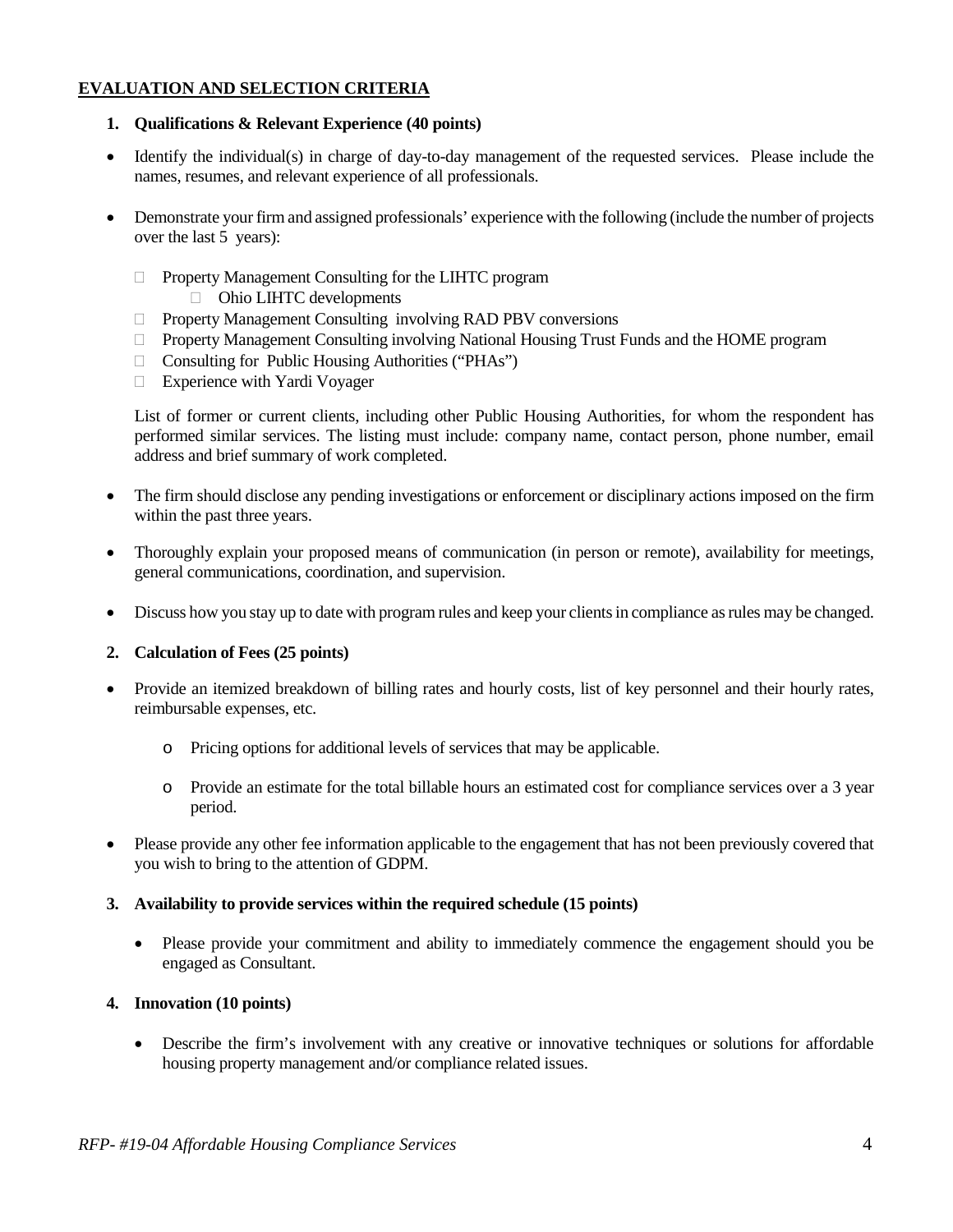### **5. General Quality of the Response to the RFP (10 points)**

• This factor will be rated for the completeness, quality and conciseness of the Response, in addition to any interview(s) that may be conducted.

### **6. Section 3 (15 points)**

- **Category 1 Business (15 points)** 51% or more of the business is owned by public housing residents of a specific public housing community for which the Section 3 covered assistance is expended
- **Category 2 Business (12 points).** 51% or more of the business is owned by residents of a public housing community or communities within GDPM for which the Section 3 covered assistance is not being expended.
- **Category 3 Business (9 points)**
	- o 51% or more of the business is owned by Section 3 eligible residents and/or
	- o Will subcontract in excess of 25% of the total amount of subcontracts to category 1 or 2 Section 3 businesses
- **Category 4 and 5 Business (6 points)** Full time, permanent workforce includes 30% or more of Section 3 eligible residents. An entity selected to carry out HUD Youth Build program in Montgomery County in which Section 3 covered funding is expected
- **Category 6 Business (3 points)**.Joint venture with inclusion of Section 3 business is a form of organization where: Section 3 business is responsible for a clearly defined portion of the work to be performed, holds management responsibilities in the joint venture, performs at least 25 percent of the work and is contractually entitled to compensation proportionate to its work.

## **TOTAL MAXIMUM POINTS: 115**